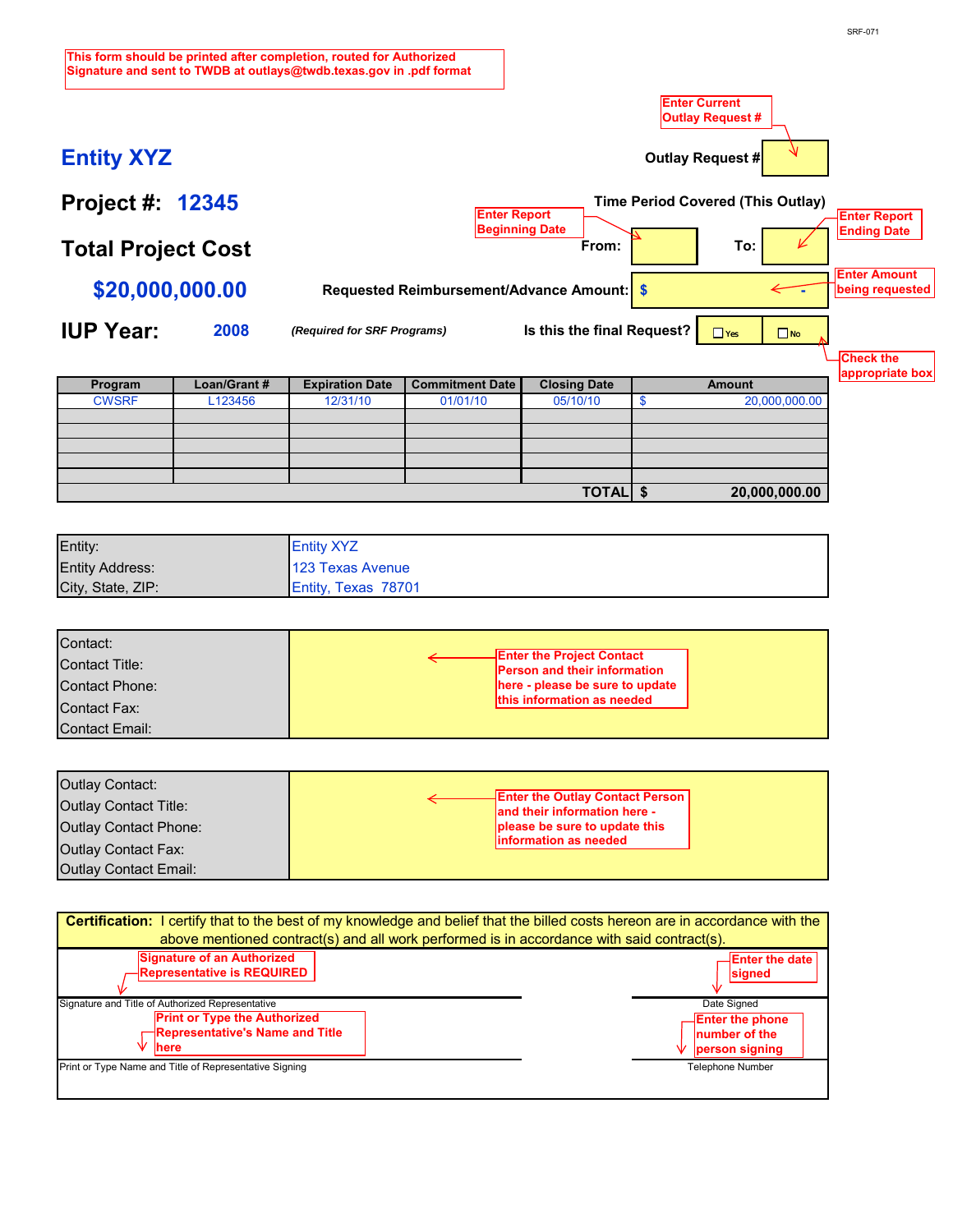

**Copies of all invoices listed on this form should be sent electronically to TWDB at outlays@twdb.texas.gov**<br>in .pdf format in the order in which they are listed.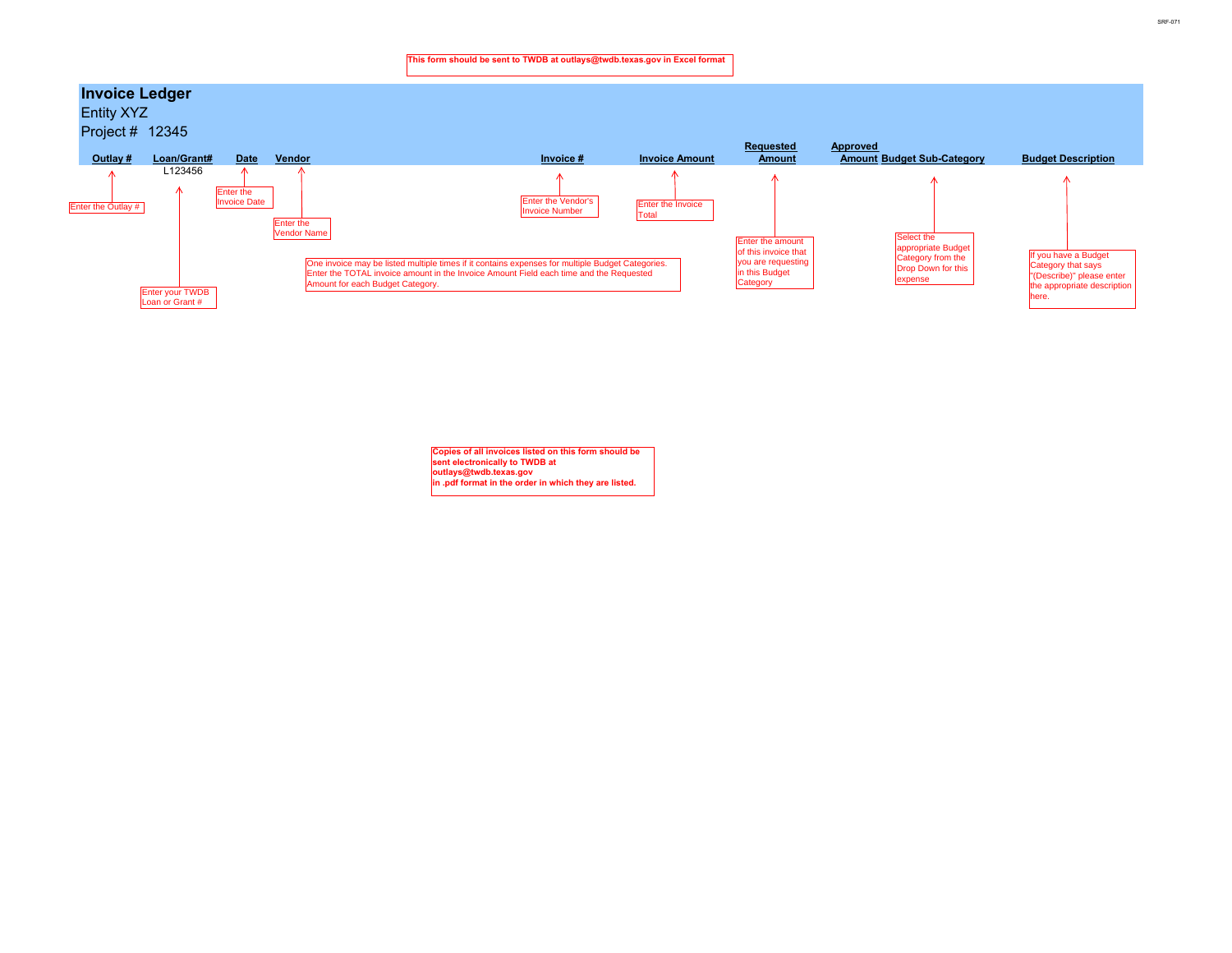| <b>Budget</b><br><b>Entity XYZ</b> | <b>Project #:</b><br>12345                                                               | Loan/Grant #:<br><b>CWSRF</b>     | L123456                              |                                             |                                 |
|------------------------------------|------------------------------------------------------------------------------------------|-----------------------------------|--------------------------------------|---------------------------------------------|---------------------------------|
| <b>Budget Category</b>             | <b>ORIGINAL</b><br><b>Board Approved</b><br><b>Budget at</b><br>Commitment<br>(XX/XX/XX) | <b>Closing Memo</b><br>(XX/XX/XX) | <b>Adjusted Budget</b><br>(XX/XX/XX) |                                             | <b>CURRENT</b><br><b>BUDGET</b> |
| Construction                       | 15,500,000.00                                                                            | 15,500,000.00                     | 15,500,000.00                        |                                             | 15,500,000.00                   |
| <b>Planning Engineering</b>        | 225,000.00                                                                               | 225,000.00                        | 225,000.00                           |                                             | 225,000.00                      |
| <b>Design Engineering</b>          | 1,200,000.00                                                                             | 1,200,000.00                      | 1,200,000.00                         |                                             | 1,200,000.00                    |
| <b>Construction Engineering</b>    | 125,000.00                                                                               | 125,000.00                        | 125,000.00                           |                                             | 125,000.00                      |
| Environmental                      | 50,000.00                                                                                | 50,000.00                         | 50,000.00                            |                                             | 50,000.00                       |
| Surveying                          | 100,000.00                                                                               | 100,000.00                        | 100,000.00                           |                                             | 100,000.00                      |
| <b>Special Services</b>            | 300,000.00                                                                               | 300,000.00                        | 300,000.00                           |                                             | 300,000.00                      |
| <b>O&amp;M Manual</b>              | 100,000.00                                                                               | 100,000.00                        | 100,000.00                           |                                             | 100,000.00                      |
| Permits                            | 200,000.00                                                                               | 200,000.00                        | 200,000.00                           |                                             | 200,000.00                      |
| <b>Financial Advisor</b>           | 117,000.00                                                                               | 117,000.00                        | 70,435.79                            |                                             | 70,435.79                       |
| <b>Bond Counsel</b>                | 35,000.00                                                                                | 35,000.00                         | 34, 143. 21                          |                                             | 34, 143. 21                     |
| <b>Issuance Costs</b>              | 18,000.00                                                                                | 18,000.00                         | 2,500.00                             |                                             | 2,500.00                        |
| <b>Bond Insurance/Surety</b>       | 0.00                                                                                     | 132,411.00                        | 132,411.00                           |                                             | 132,411.00                      |
| Loan Origination Fee               | 363,279.00                                                                               | 363,279.00                        | 363,279.00                           |                                             | 363,279.00                      |
| Contingency                        | 1,666,721.00                                                                             | 1,534,310.00                      | 1,587,231.00                         |                                             | 1,587,231.00                    |
| Geotechnical                       | 0.00                                                                                     | 0.00                              | 10,000.00                            |                                             | 10,000.00                       |
|                                    |                                                                                          |                                   |                                      |                                             | 0.00                            |
|                                    |                                                                                          |                                   |                                      |                                             | 0.00                            |
|                                    |                                                                                          |                                   |                                      |                                             | 0.00                            |
|                                    |                                                                                          |                                   |                                      |                                             | 0.00                            |
|                                    |                                                                                          |                                   |                                      |                                             | 0.00                            |
|                                    |                                                                                          |                                   |                                      |                                             | 0.00                            |
|                                    |                                                                                          |                                   |                                      |                                             | 0.00                            |
| <b>TOTALS</b>                      | \$<br>20,000,000.00                                                                      | $\sqrt{3}$<br>20,000,000.00       | 20,000,000.00<br>\$                  | $\boldsymbol{\hat{\phi}}$<br>$\blacksquare$ | \$<br>20,000,000.00             |

These are your approved Budget Categories. These are the only categories that you may submit expenses against. Changes to the categories and their amounts can only be done through your TWDB Project Review Engineer.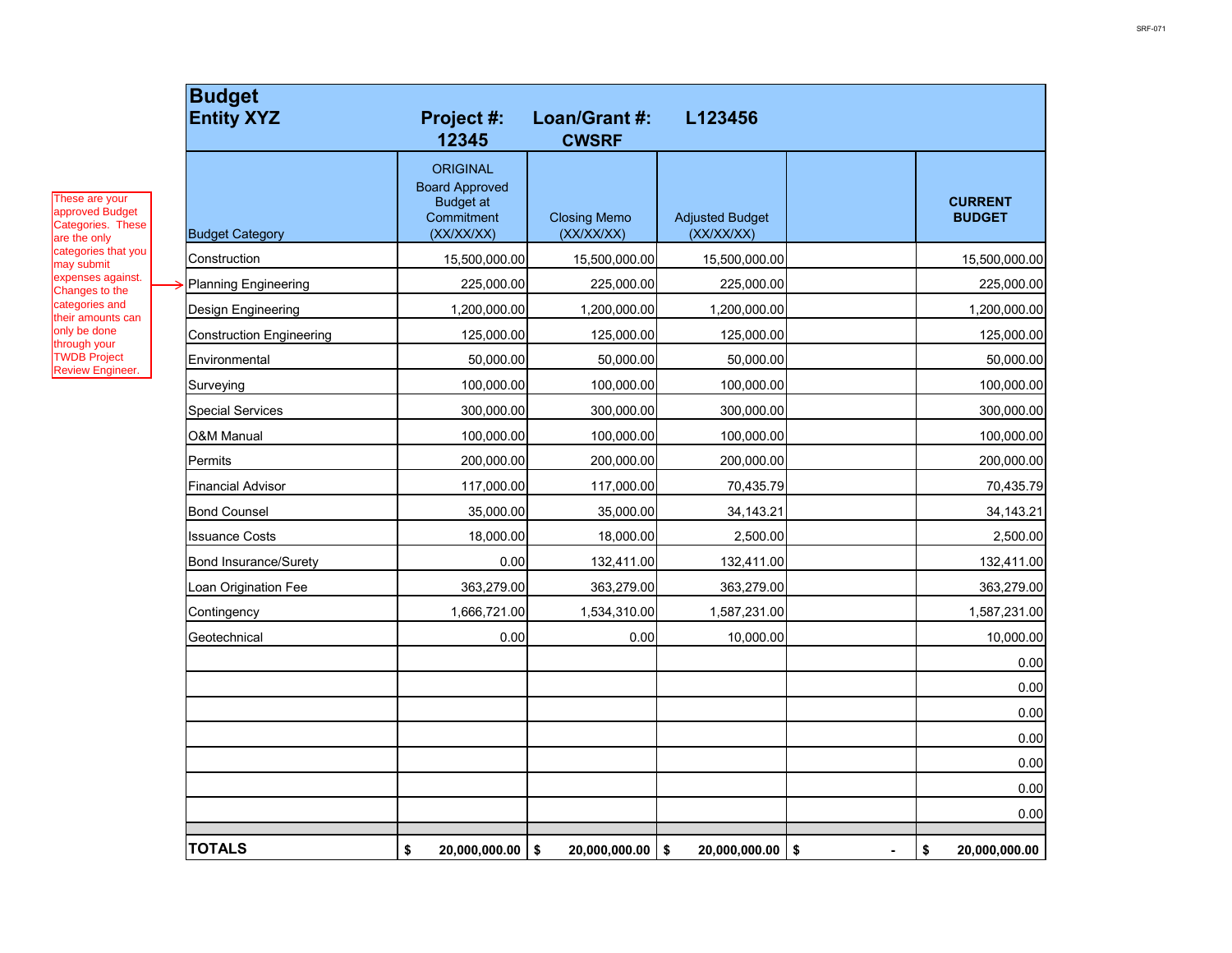| Administration                            |                                          |
|-------------------------------------------|------------------------------------------|
| Application                               |                                          |
| <b>Basic Engineering Other (Describe)</b> |                                          |
| <b>Bond Counsel</b>                       |                                          |
| <b>Bond Insurance/Surety</b>              |                                          |
| <b>Bond Reserve Fund</b>                  | These are the                            |
| <b>Capacity Buy-in</b>                    | <b>Budget Categories</b>                 |
| <b>Capitalized Interest</b>               | available for all                        |
| Construction                              | <b>TWDB Projects.</b>                    |
| <b>Construction Contract</b>              | We try to customize                      |
| <b>Construction Engineering</b>           | your template to<br>only include those   |
| Contingency                               | applicable to your                       |
| Design                                    | project. This tab is                     |
| Environmental                             | what creates your                        |
| <b>Financial Advisor</b>                  | drop down list on<br>the invoice ledger. |
| Fiscal/Legal                              |                                          |
| Geotechnical                              |                                          |
| I/I Studies/Sewer Evaluation              |                                          |
| Inspection                                |                                          |
| <b>Issuance Costs</b>                     |                                          |
| <b>Land/Easements Acquisition</b>         |                                          |
| <b>Loan Origination Fee</b>               |                                          |
| <b>O&amp;M Manual</b>                     |                                          |
| Other (Describe)                          |                                          |
| <b>Permits</b>                            |                                          |
| <b>Pilot Testing</b>                      |                                          |
| Planning                                  |                                          |
| <b>Project Legal Expenses</b>             |                                          |
| Project Management (by engineer)          |                                          |
| <b>Special Service Other (Describe)</b>   |                                          |
| Surveying                                 |                                          |
| <b>Testing</b>                            |                                          |
| <b>Water Conservation Plan</b>            |                                          |
| <b>Water Distribution Modeling</b>        |                                          |
| <b>Water Rights Purchase</b>              |                                          |